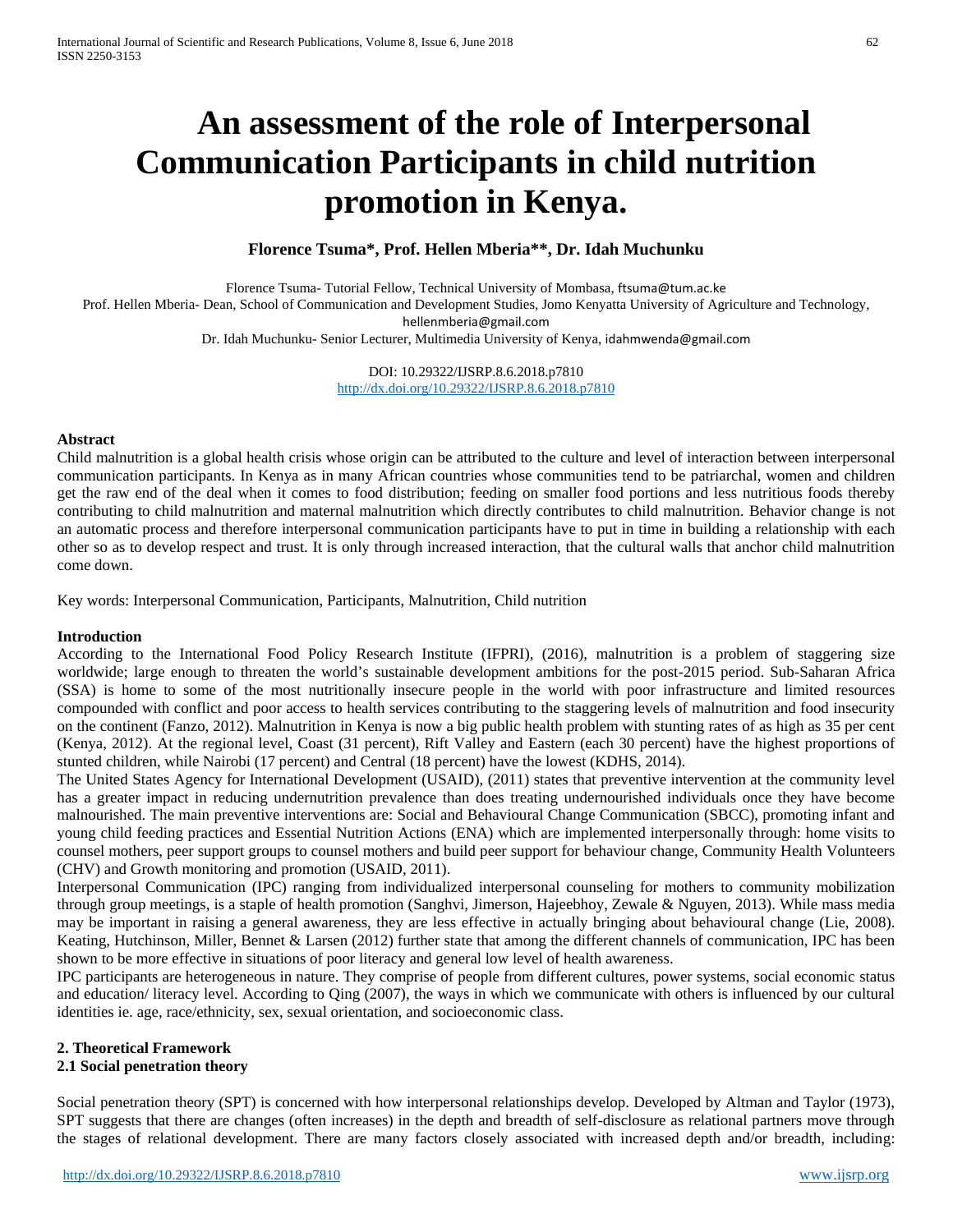amount of time spent engaging with a relational partner, commitment (satisfaction with the relationship), environment, and the perceived costs and rewards of disclosure (Taylor & Altman, 1975). One of the most famous or commonly used analogies used to explain SPT is the Onion analogy which visualizes people's personalities as onions, are made up of many layers and the more layers one peels off, the deeper the intimacy shared (Pennington, 2015). SPT states that as relationships develop, people move from relatively shallow levels of self-disclosure to more intimate disclosures (Altman & Taylor as cited in McCarthy, 2009).

There are four layers of disclosure suggested by SPT: surface, periphery, intermediate, and central (Altman & Taylor, 1973). Surface disclosure refers to disclosing information that includes very superficial facts. Taylor and Altman (1975) suggest that surface level (and some peripheral) disclosures are exchanged most often between relational partners, regardless of the "stage" of the relationship, because this information is not seen as harmful or having any sort of "cost "to the relationship to share. Peripheral disclosures are information that would be shared in most social settings and does not require any sort of intimacy. Allensworth suggests that topics that fall into this category include: history, family background, and general likes/dislikes. Intermediate disclosures are information that one would be more selective in disclosing; related to how a person feels about things, particular likes or dislikes that go beyond base level interest (as cited in Pennington, 2015). The final layer is central, and includes personal and private information that is viewed as being intimate and shared with only those who are extremely close friends, relational partners, and/or family (Taylor & Altman, 1987).

Taking into account the depth and breadth of interactions, Altman and Taylor (1973) establish four stages of relational development for SPT: orientation, exploratory affective exchange, affective exchange, and stable exchange. In this manner when people first meet (orientation) they are only revealing their superficial outer shell (surface level) and conversations will probably relate to a small range of topics eg. hobbies, likes and dislikes, and so on. At this point, neither individual is "invested" in the relationship, making it important to slowly build towards comfortable topics—as Altman and Taylor (1973) suggest, this is a stage of no conflict, and that means staying within the bounds of conversation that cannot offend either party involved.

As individuals become more comfortable, they enter the exploratory affective exchange stage; here the depth of discussion begins to enter the periphery and intermediate layers, and the breadth covers a wider range of topics for discussion (Altman & Taylor, 1973).While in the orientation stage questions were asked that lead to disclosures that were highly descriptive, in this (and later) stages questions begin to become more evaluative in nature (Pennington, 2015). Taylor and Altman (1987) suggest that the individuals in this stage are casual acquaintances and friendly neighbors—someone you talk to with some degree of regularity but it lacks significant depth. As the relationship continues to progress and develop through the next stage (affective exchange) more layers of personality are peeled off until almost the whole personality shows through; the people in the relationship then develop an understanding of one another and are able to move into deep communication involving intimate topics (McCarthy, 2009). Due to the increased intimacy and time spent developing this tie, the risks associated with disclosing central information can be as more beneficial than harmful, but there is still some hesitation to fully disclose everything (Altman & Taylor, 1973).

It is not until the stable exchange stage that depth and breadth is achieved for all layers and possible topics (Taylor & Altman, 1987). In the last stage (stable exchange) all the layers are peeled off and the core of the individual's personality is reached (Altman  $\&$ Taylor, 1973). SPT argues that following each interaction between two potential relational that there exists both an evaluation and a forecast regarding future interactions (Altman & Taylor, 1973). According to McCarthy (2009), once an individual realises that a relationship is not beneficial, the relationships will go through what is referred to as depenetration - a withdrawal of disclosure which leads to termination of the relationship.

Any form of interaction and communication, the amount and nature of information shared is determined by the level of interaction among participants. In this sense, individuals who are in the central layer or stable exchange stage will be more comfortable discussing and revealing sensitive information than those in the other stages. In order to solve the problem of child malnutrition in Kenya, IPC participants who may comprise of parents, health professionals or the community in general should make a conscious effort to move from the surface layer to the other inner layers where there is increased depth and breadth of interaction.

#### **3. Literature review**

## **3.1 Influence of IPC Participants Culture on child nutrition promotion**

Culture refers to learned and shared values, beliefs, behaviors, artifacts, music, customs, food, language and celebrations common to a particular group of people which creates a shared worldview (Orbe & Bruess, 2005). Socio-cultural beliefs and customs have a significant influence on family nutritional. In terms of food choice, some foods are more prized than others and a meal is never considered complete until they are included. (Oniang'o, Mutuku & Malaba, 2003.)

According to Gittelsohn, Thapa, and Landman 1997 as cited in Alonso, 2015, most societies are characterized by an interwoven set of specific beliefs and practices related to food and health. Cultural influences may also include attitudes towards certain foods, food preparation patterns, breastfeeding and infant feeding practices. They may also influence systems of food sharing and distribution within the family and with guests (Oniang'o et al, 2003). According to Oniang'o et al (2003), Intra-family food distribution is often related to hierarchical position with the head of the family receiving priority in eating, while mothers and children receive a smaller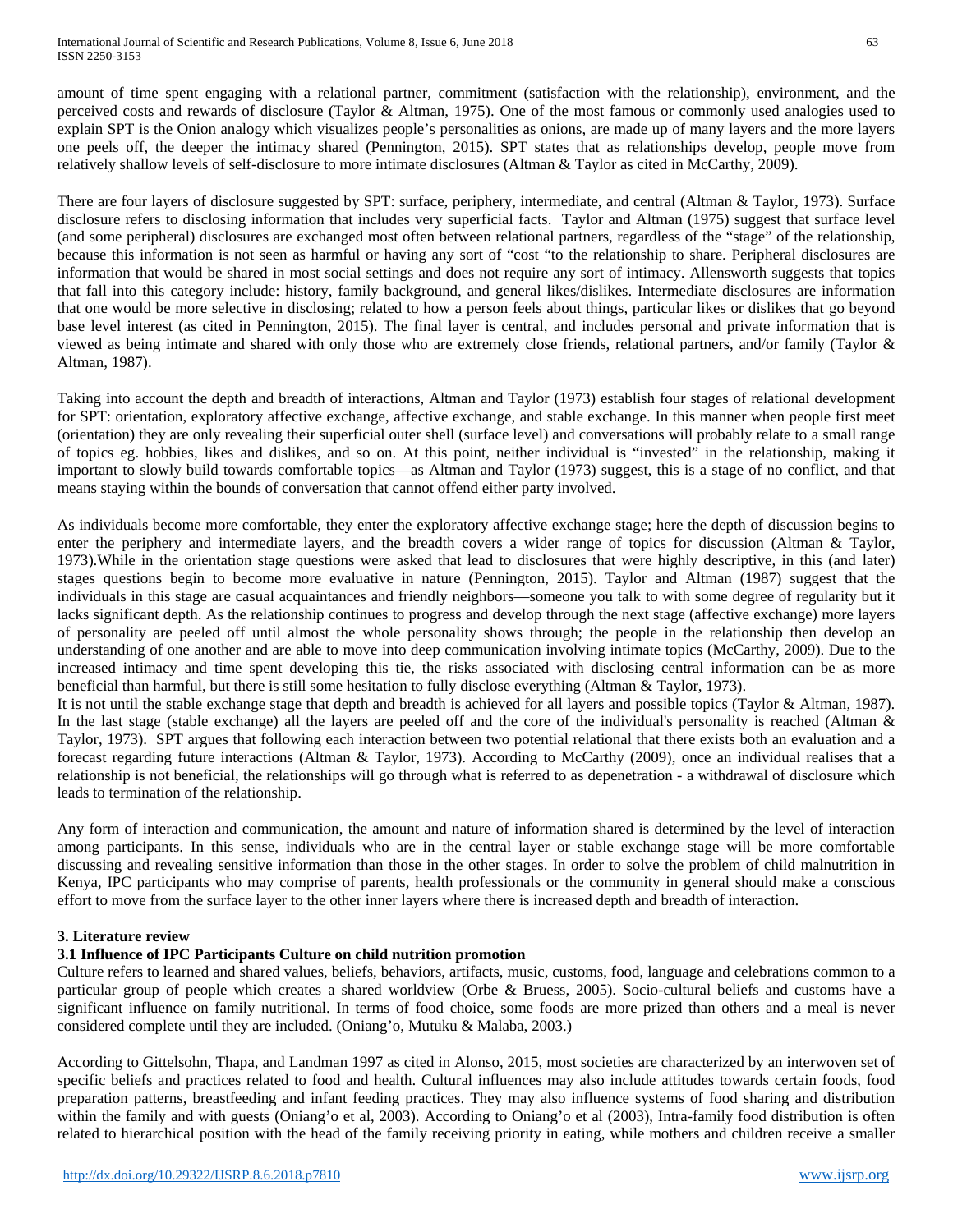International Journal of Scientific and Research Publications, Volume 8, Issue 6, June 2018 64 ISSN 2250-3153

share of the family's food, relative to their needs. Hence it is not the biological necessity that determines what to be served to whom but culturally constructed norm and socially defined status of the members with in the household (Mengesha & Ayele, 2015.)

A study carried out by Chege,Kimiywe & Ndungu (2015) among the Maasai community in Kenya reveals that children below the age of 5 mainly consume cereals and legumes as nomadism makes animal products inaccessible to most children. Livestock are considered a sign of wealth, thus mainly slaughtered on special occasions and selling of animals or animal products is not encouraged limiting income that would improve the food basket (Chege et al, 2015). Some food taboos prohibit consumption of wild animals, chicken and fish limits the household food diversity and consumption of vegetables is limited since they are perceived to be livestock feed (Chege et al, 2015). Maasai culture encourages introduction of blood, animal's milk and bitter herbs to infants below six months, which affects exclusive breast feeding and a strong belief in traditional medicine hinder visits to health facilities thus limiting access to nutrition education. (Chege et al, 2015).

Power is a dimension of all interpersonal relationships. Understanding how power operates in everyday situations requires recognition of larger societal and cultural issues that inform different aspects of IPC (Qing, 2007). Power relations play an important role in determining when, why, what, from whom and how participants seek information concerning nutrition as well as determining the type of food consumed. In most African communities, the males are regarded as more superior as opposed to the females (Dunbar  $\&$ Burgoon, 2005) and this is reflected in the type and amount of food portions they receive in the household. According to UNICEF (2014), gender-based discrimination is one of the most pervasive forms of discrimination that children face in Kenya and ending gender-based discrimination underpins the achievement of all human development goals, including universal primary education, reducing maternal mortality and control of HIV and AIDS.

#### **3.2 Influence of IPC Participants level of interaction on child nutrition promotion**

According to Berger, Roloff & Ewoldsen (2010), humans are an extremely social species and being in a close interpersonal relationship is a basic need for a vast majority of people. Jennifer, Dip, & Nancy (2010) argued that communication is a vibrant constituent in the delivery of healthcare. Indeed, the ability of healthcare providers and healthcare seekers to communicate effectively is core to the success of the healthcare organizations. Effective communication is needed not only for fruitful interactions between healthcare providers and healthcare seekers but also between healthcare providers themselves (Jennifer et al, 2010).

Interpersonal aspects of care, such as caring, respect, courtesy and listening, are characterized as the "softstuff" of heathcare (Mwanga, 2013). According to a study done by Bruce (1990), interpersonal relations have shown to strongly influence patients: confidence in their choices and ability; satisfaction with services; and possibility of return visit. Interpersonal relations have been shown to strongly influence clients: confidence in their own choices and ability; satisfaction with services; and the possibility of a return visit (Mwanga, 2013). Healthcare professional's communication and interpersonal skills has to do with his/her ability to gather information in order to carry out correct diagnosis, counsel appropriately, give therapeutic instructions, and establish caring relationships with patients (Fong, 2004).

[Mukuria,](https://www.ncbi.nlm.nih.gov/pubmed/?term=Mukuria%20AG%5BAuthor%5D&cauthor=true&cauthor_uid=27016544) [Martin,](https://www.ncbi.nlm.nih.gov/pubmed/?term=Martin%20SL%5BAuthor%5D&cauthor=true&cauthor_uid=27016544) Egondi, [&Thuita](https://www.ncbi.nlm.nih.gov/pubmed/?term=Thuita%20FM%5BAuthor%5D&cauthor=true&cauthor_uid=27016544) (2016) in a study titled *Role of Social Support in Improving Infant Feeding Practices in Western Kenya: A Quasi-Experimental Study* sought to test the effectiveness of increased social support by key household influencers on improving mothers' complementary feeding practices. Using a quasi-experimental design, they enrolled mothers, fathers, and grandmothers from households with infants 6–9 months old in 3 rural communities in Vihiga County in Western Kenya. The study team designed separate curricula for training fathers and grandmothers, protocols for training CHV and dialogue group discussion guides.

Findings of this study reveal a greater increase between baseline and endline in the percentage of mothers who reported feeding more diverse foods to their infants in the grandmother intervention area than in the comparison area, and greater improvements in reported feeding of animal-source foods in both the grandmother and father intervention areas. Therefore moving from a woman-centered approach to a family-centered or household-based approach may help to reduce barriers and increase uptake and sustainability of optimal nutrition practices (Mukuria et al, 2016). A similar survey by Wafula and Ocholla (2007), dubbed *[The feasibility of ICT](http://www.i-r-i-e.net/inhalt/007/03-wafula-kwake.pdf)  [diffusion amongst African rural women: a case study of South Africa and Kenya](http://www.i-r-i-e.net/inhalt/007/03-wafula-kwake.pdf)* indicates that family and friends are the main sources of maternal health information in Kenya. This is proof that other than health professional, society plays an important role in health communication.

#### **4. Conclusion**

Culture is the basis of human behavior that governs every aspect from how one talks to how one feeds. It is therefore of utmost importance to understand the role that culture plays in child nutrition in order to correctly frame messages that are culturally sensitive. Interpersonal communication participants be it doctors, nurses, parents, community members should also should also realize the importance of developing deeper relationships with each other as such relationships encourage in-depth sharing…sharing which will aid in the war against child malnutrition

#### **5. Recommendations**